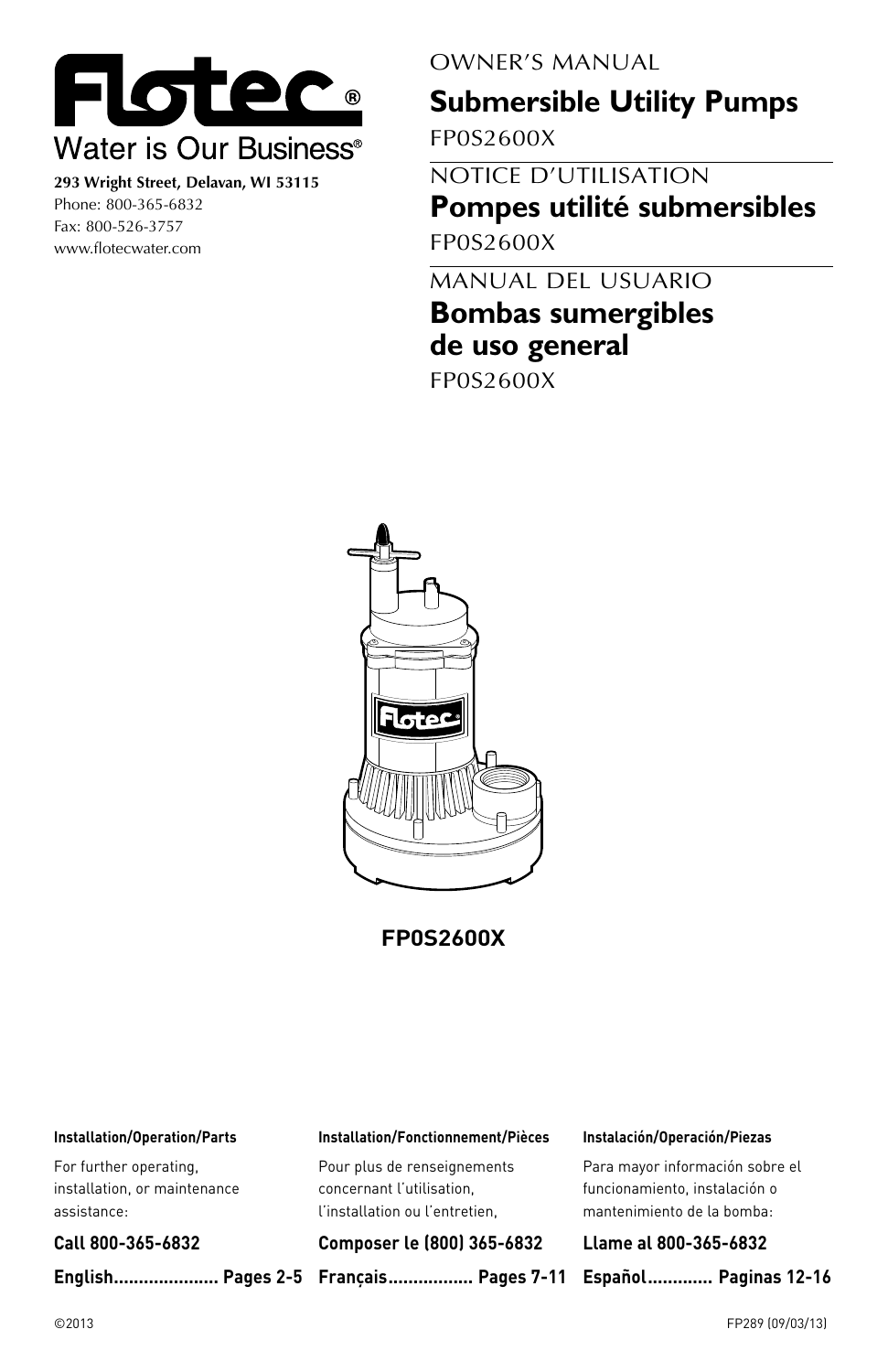## **Important Safety Instructions**

SAVE THESE INSTRUCTIONS - This manual contains important instructions that should be followed during installation, operation, and maintenance of the product.

This is the safety alert symbol. When you see this symbol on your pump or in this manual, look for one of the following signal words and be alert to the potential for personal injury!

A DANGER indicates a hazard which, if not avoided, will result in death or serious injury.

 $\mathbf{A}$  WARNING indicates a hazard which, if not avoided, could result in death or serious injury.

 $\Delta$  CAUTION indicates a hazard which, if not avoided, could result in minor or moderate injury.

*NOTICE* addresses practices not related to personal injury.

Carefully read and follow all safety instructions in this manual and on pump.

Keep safety labels in good condition. Replace missing or damaged safety labels.

#### **California Proposition 65 Warning**

A WARNING This product contains chemicals known to the State of California to cause cancer or birth defects or other reproductive harm.

1. Know the pump application, limitations, and potential hazards.

**A WARNING** Risk of explosion. Do not ground to a gas supply line. Pump water only with this pump. Failure to follow this warning can result in personal injury and/or property damage.

**A CAUTION** Risk of flooding. Can cause personal injury and/or property damage. If a flexible discharge hose is used, make sure pump is secured in sump to prevent movement. Failure to secure pump may allow pump movement, switch interference and prevent pump from starting or stopping.

- 2. Make certain power source conforms to requirements of your equipment.
- 3. Disconnect power before servicing.
- 4. Release all pressure within system before servicing any component.
- 5. Drain all water from system before servicing.
- 6. Secure discharge line before starting pump. An unsecured discharge line will whip, possibly causing personal injury and/or property damage.
- 7. Check hoses for weak or worn condition before each use, making certain all connections are secure.
- 8. Periodically inspect pump and system components. Keep sump, pump and system free of debris and foreign objects. Perform routine maintenance as required.
- 9. Provide means of pressure relief on pumps whose discharge line can be shut-off or obstructed.
- 10. Personal Safety:
	- A. Wear safety glasses at all times when working with pumps.
	- B. Keep work area clean, uncluttered and properly lighted. Replace all unused tools and equipment.
- C. Keep visitors at a safe distance from the work area.
- D. Make workshop child-proof with padlocks, master switches, and by removing starter keys.
- 11. When wiring an electrically driven pump, follow all electrical and safety codes, as well as most recent National Electrical Code (NEC) and Occupational Safety and Health Act (OSHA).

**A WARNING** Risk of sudden starts. Can cause electrical shock and personal injury. Pump motor is equipped with an automatic resetting thermal protector and may restart unexpectedly.

- 12. **A WARNING** Risk of electric shock. Can shock, burn or kill. This equipment is only for use on 115 volt (single phase) and is equipped with an approved 3-conductor cord and 3-prong, groundingtype plug. Be certain that it is connected to properly grounded, grounding-type receptacle. Where a 2-prong wall receptacle is encountered, it must be replaced with properly grounded 3-prong receptacle installed in accordance with the National Electrical Code and local codes and ordinances.
- 13. All wiring should be performed by a qualified electrician.
- 14. Protect electrical cord from sharp objects, hot surfaces, oil, and chemicals. Avoid kinking cord. Replace or repair damaged or worn cords immediately.
- 15. Use wire of adequate size to minimize voltage drop at motor. Refer to most recent National Electrical Code.
- 16. Do not touch an operating motor. Modern motors are designed to operate at high temperatures.
- 17. Do not use in water where fish are present.

### **Description**

This Submersible Utility Pump is designed for draining water from basement floors, stock tanks, window wells, boats, flat roofs and cisterns. Unit is equipped with a 3-prong grounding-type power cord. PSC motor is oil filled and sealed for cooler operation. Ball bearings on the motor shaft never need lubrication. Automatic reset thermal protection.

Pump water only with this pump.

*NOTICE* This unit is not designed as a waterfall or fountain pump, or for applications involving salt water or brine! Use with waterfalls, fountains, salt water or brine will void warranty.

Do not use where water recirculates.

Not designed for use as a swimming pool drainer. Do not use this pump in water with fish present. If any oil leaks out of the motor it can kill fish.

## **Specifications**

| Power supply required115V, 60 HZ.         |  |
|-------------------------------------------|--|
|                                           |  |
|                                           |  |
| Individual Branch Circuit Required 15 Amp |  |
|                                           |  |
|                                           |  |
|                                           |  |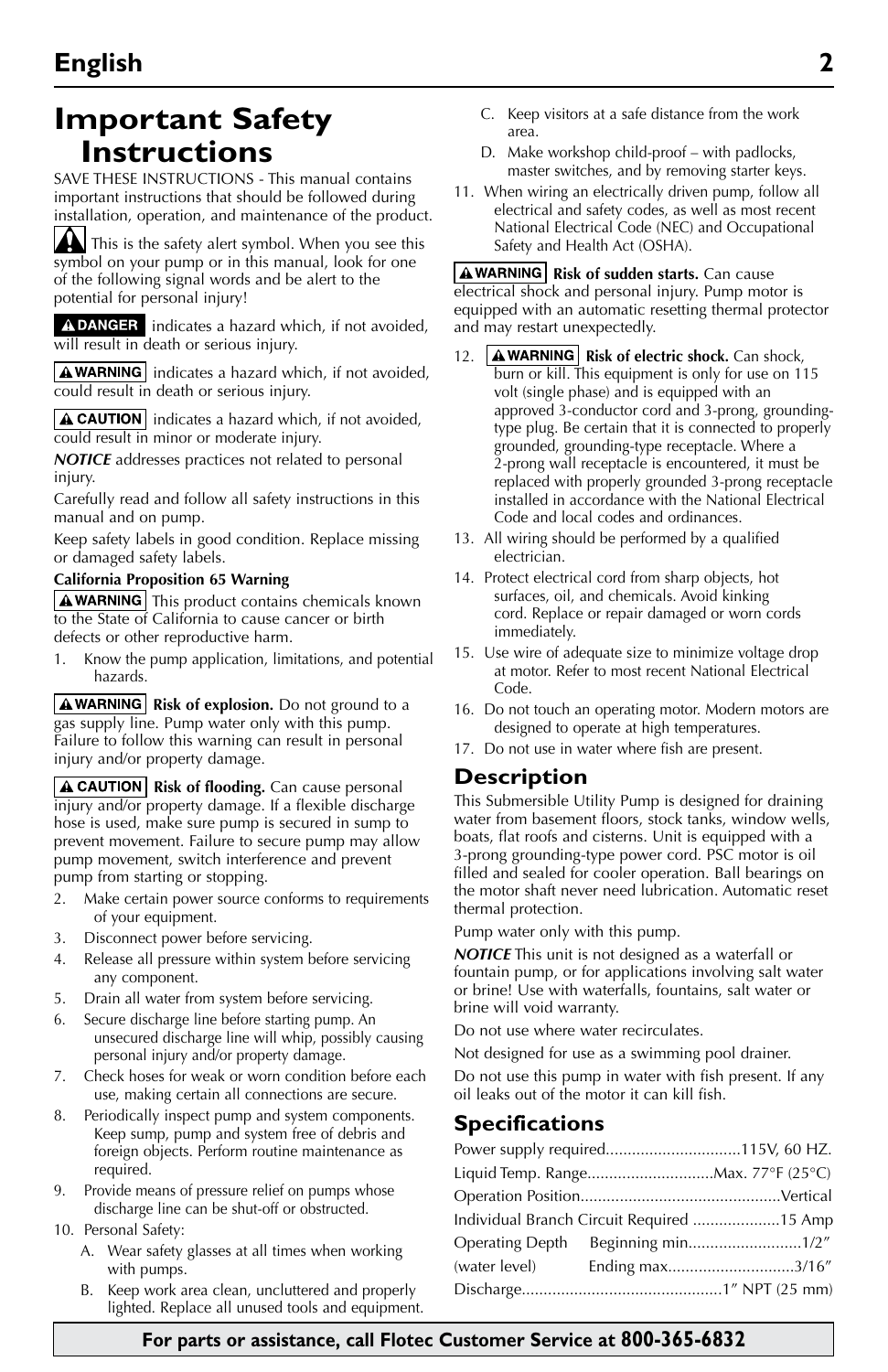## **Performance**

| GPH (LPH) at total feet (m)                            |  |  |  |       |  |  |
|--------------------------------------------------------|--|--|--|-------|--|--|
| $5'(1.52)$ 10' (3.05) 15' (4.57) 20' (6.09) 22' (6.70) |  |  |  |       |  |  |
| <b>FP0S2600X</b>                                       |  |  |  |       |  |  |
| 1 890 gal 1 530 gal 1 080 gal 480 gal                  |  |  |  | 0 gal |  |  |
|                                                        |  |  |  |       |  |  |

## **Installation**

**A WARNING** Risk of electric shock. Can shock, burn or kill. Do not use power cord to lift motor. Always use handle.

- Pump should be located and should rest on level solid foundation. Do not suspend pump by means of discharge pipe or power cord. Keep pump inlet screen clear.
- 2. Thread outlet pipe into pump body carefully to avoid stripping or crossing threads.
	- A. To install with garden hose, install adapter provided with pump.

*NOTICE* To keep friction as low as possible, hose must be 3/4" or larger. Keep hose as short as possible.

- B. To install with rigid pipe, use plastic pipe. Wrap thread with pipe thread sealant tape. Screw pipe into pump hand tight +1 - 1-1/2 turns.
- 3. Power Supply: Pump is designed for 115V., 60 HZ. operation and requires an individual branch circuit of 15 amperes or more capacity. It is supplied with a 3-wire cord set with grounding-type plug for use in a 3-wire, grounded outlet. Suggested 3-wire extension cord size of at least 14 AWG (2mm2), with larger sizes for runs over 25 ft (7M). For safety, pump should always be electrically grounded to a suitable electrical ground such as a grounded water pipe or a properly grounded metallic raceway, or ground wire system. Do not cut off the round grounding prong.

**A WARNING** Risk of fire and explosion. Can cause severe injury, property damage or death. Do not use in explosive atmospheres. Pump water only with this pump.

**A** WARNING | Risk of sudden starts. Can cause electrical shock and personal injury. The pump motor is equipped with automatic resetting thermal protector and may restart unexpectedly. Protector tripping is indication of motor overloading as a result of operating pump at low heads (low discharge restriction), excessively high or low voltage, inadequate wiring, incorrect motor connections, or a defective motor or pump.

## **Operation**

**AWARNING** Risk of electric shock. Can shock, burn or kill. Do not handle pump or pump motor with wet hands or when standing on wet or damp surface, or in water. Disconnect power from pump before handling, servicing, or attempting to repair pump.

- 1. The pump must be standing in at least 1/2" (12.7mm) of water before starting it (one inch (25.4 mm) is better). The shaft seal is water lubricated and may be damaged if pump runs dry.
- 2. After starting, the pump will lower the water level to 3/16" (4.75 mm) before losing suction. It will not pick up water less than 3/16" deep when running and will not operate successfully if started in only 3/16" of water.
- 3. Do not leave pump unattended! If the pump has been operating satisfactorily and the discharge stream suddenly stops coming out of the hose, stop the pump immediately; do not allow it to run dry. A mop or squeegee will be needed to remove remaining water.
- 4. The motor is equipped with an automatically resetting thermal overload protector. If the motor gets too hot, the overload protector will stop the motor before it is damaged. When the motor has cooled sufficiently, the overload protector will reset itself and the motor will restart.

*NOTICE* If the overload protector stops the pump repeatedly, disconnect the power from the pump and check it to find the problem. Low voltage, long extension cords, clogged impeller, too much back pressure in the discharge hose (as when pumping through 50' (15 M) of coiled hose), or running pump with no load, can all cause excessive cycling and overheating.

5. Do not try to run the pump continuously when the water level is below 4" (102mm) or about 1/3 of the way up the motor casing, as it will overheat. If the motor overheats and the overload stops the pump, allow it to cool for one hour before restarting. Motor will not restart before the overload has cooled.

## **Airlocks**

When a pump airlocks, it runs but does not move any water. An airlock will cause the pump to overheat and fail. This pump has an anti-airlock hole in the bottom of the pump body. If you suspect an airlock, unplug the pump, clean out the anti-airlock hole with a paper clip or piece of wire, and restart the pump.

*NOTICE* This hole allows the pump to start priming within 15 seconds in as little as 1/2" of water. NEVER restart pump in less than 1/2" of water. Leakage from the anti-airlock hole is normal.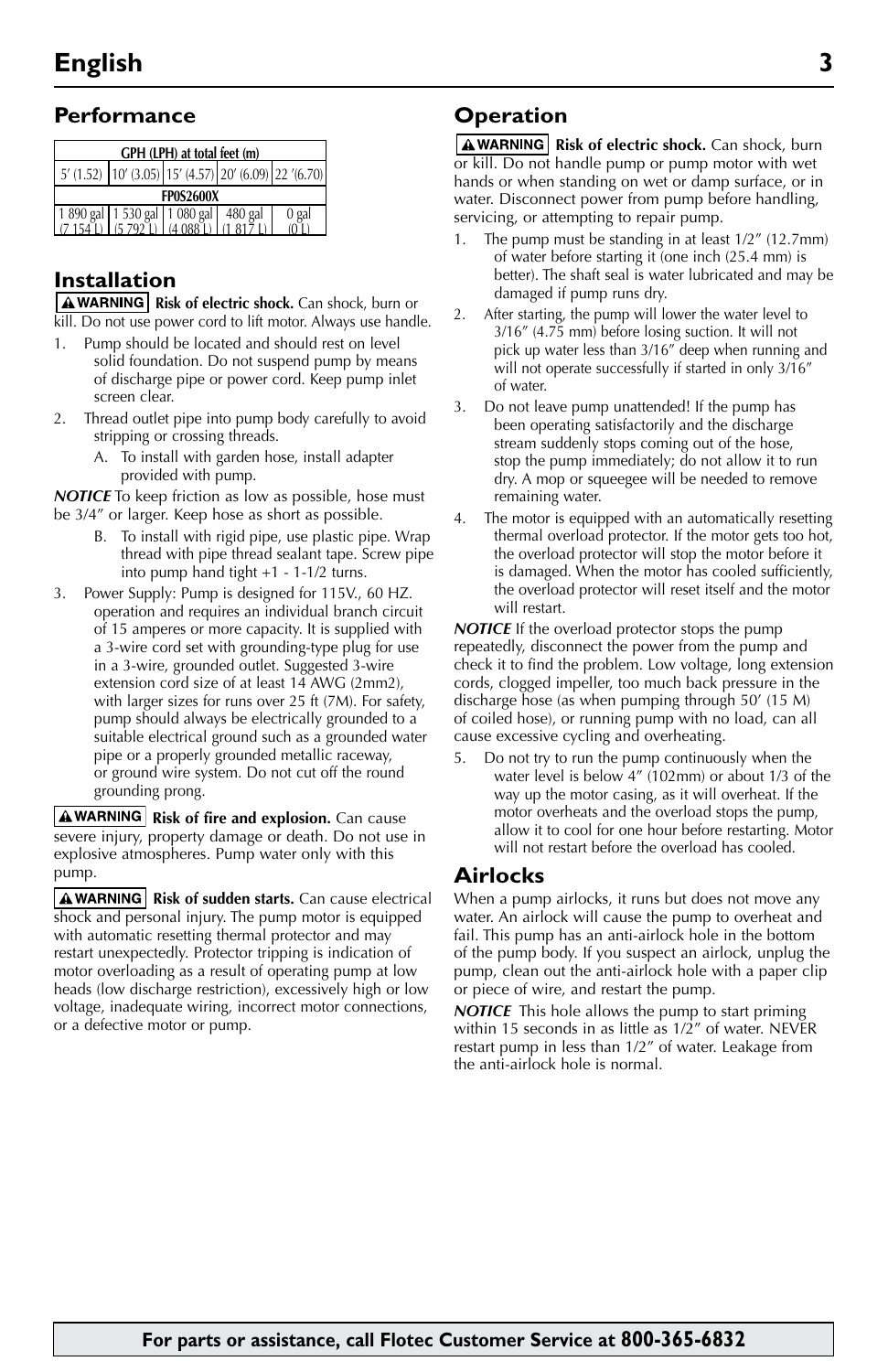### **FP0S2600X**

| Ref.           | <b>Description</b>  | Qty. | Part No.       |
|----------------|---------------------|------|----------------|
|                | Lower Base Plate    |      | FP0005797A     |
| $\mathfrak{D}$ | Impeller            |      | <b>PS5-24P</b> |
| $\mathbf{3}$   | Upper Base Plate    |      | FP0005796A     |
| $\overline{4}$ | Motor               |      | $**$           |
| 5              | Power Cord          |      | PS117-54-TSU   |
| 6              | #8 Screw x .75"     |      | $\ast$         |
|                | Garden Hose Adapter |      | FT0013-43      |

\* Purchase locally

\*\* If motor fails, replace entire pump.

• Not Illustrated.



## **Troubleshooting**

| Symptom                        | Possible Cause(s)                                    | <b>Corrective Action</b>                                                                                                   |  |  |
|--------------------------------|------------------------------------------------------|----------------------------------------------------------------------------------------------------------------------------|--|--|
|                                | Blown fuse                                           | If blown, replace with fuse of proper size.                                                                                |  |  |
| Pump won't start               | Low line voltage                                     | If voltage under recommended minimum, check size of wiring<br>from main switch on property. If OK, contact power comapany. |  |  |
| or run                         | Defective motor                                      | Replace pump.                                                                                                              |  |  |
|                                | Impeller                                             | If impeller won't turn, remove lower base plate. Locate source<br>of binding.                                              |  |  |
|                                | Low line voltage                                     | Use only 14 gauge or larger extension cords. Use short extension cords when necessary.                                     |  |  |
|                                | Something caught in impeller                         | Clean out impeller.                                                                                                        |  |  |
| Pump operates but              | Small diameter garden hose or<br>long discharge line | Use larger diameter garden or 1" flexible pipe. Eliminite any excess hose. Short hoses work best.                          |  |  |
| delivers little or no<br>water | Check valve installed without<br>vent hole           | Drill a 1/16" - 1/8" (1.6-3.2mm) dia. hole between pump<br>discharge and check valve.                                      |  |  |
|                                | Air lock                                             | Turn off pump for a few seconds, clean out anti-airlock hole<br>and restart pump.                                          |  |  |
|                                | Coils or bends in hose                               | Straighten hose.                                                                                                           |  |  |

## **For parts or assistance, call Flotec Customer Service at 800-365-6832**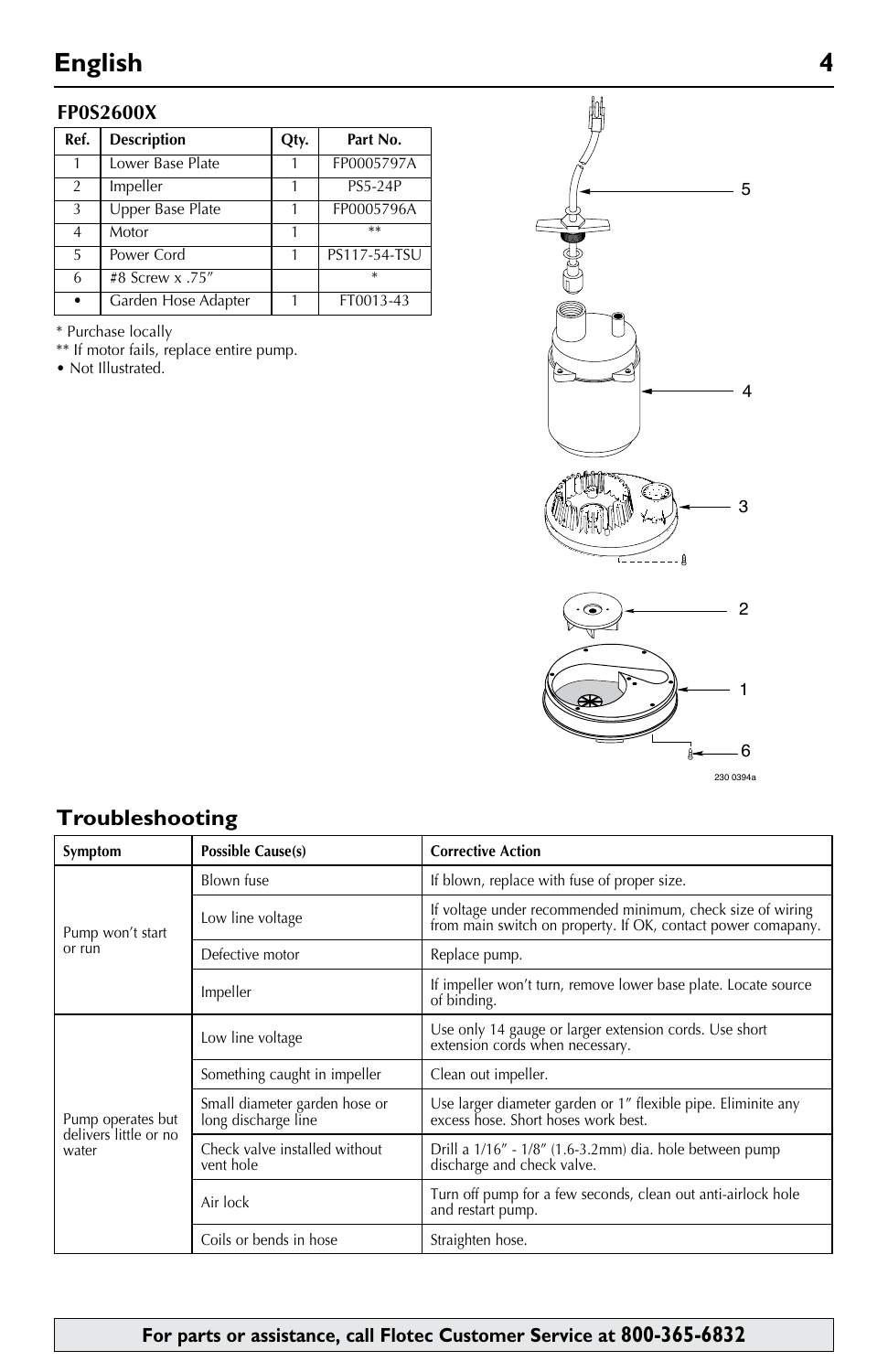## **Retain Original Receipt For Warranty Eligibility**

#### **Limited Warranty**

This Limited Warranty is effective June 1, 2011 and replaces all undated warranties and warranties dated before June 1, 2011. FLOTEC warrants to the original consumer purchaser ("Purchaser" or "You") that its products are free from defects in material and workmanship for a period of twelve (12) months from the date of the original consumer purchase. If, within twelve (12) months from the original consumer purchase, any such product shall prove to be defective, it shall be repaired or replaced at FLOTEC's option, subject to the terms and conditions set forth herein. Note that this limited warranty applies to manufacturing defects only and not to ordinary wear and tear. All mechanical devices need periodic parts and service to perform well. This limited warranty does not cover repair when normal use has exhausted the life of a part or the equipment.

The original purchase receipt and product warranty information label are required to determine warranty eligibility. Eligibility is based on purchase date of original product – not the date of replacement under warranty. The warranty is limited to repair or replacement of original purchased product only, not replacement product (i.e. one warranty replacement allowed per purchase). Purchaser pays all removal, installation, labor, shipping, and incidental charges.

For parts or troubleshooting assistance, DO NOT return product to your retail store - contact FLOTEC Customer Service at 800-365-6832.

Claims made under this warranty shall be made by returning the product (except sewage pumps, see below) to the retail outlet where it was purchased or to the factory immediately after the discovery of any alleged defect. FLOTEC will subsequently take corrective action as promptly as reasonably possible. No requests for service will be accepted if received more than 30 days after the warranty expires. Warranty is not transferable and does not apply to products used in commercial/rental applications.

#### **Sewage Pumps**

DO NOT return a sewage pump (that has been installed) to your retail store. Contact FLOTEC Customer Service. Sewage pumps that have seen service and been removed carry a contamination hazard with them.

If your sewage pump has failed:

- Wear rubber gloves when handling the pump;
- For warranty purposes, return the pump's cord tag and original receipt of purchase to the retail store;
- Dispose of the pump according to local disposal ordinances.

#### **Exceptions to the Twelve (12) Month Limited Warranty**

| <b>Product - Model</b>                                                                                                                    | <b>Warranty Period</b> |
|-------------------------------------------------------------------------------------------------------------------------------------------|------------------------|
| FP0F360AC, FP0FDC                                                                                                                         | 90 days                |
| FP0S1775A, FP0S1790PCA, FP0S2400A, FP0S2450A, FP0S4100X, FP2800DCC, FPCP-20ULST,<br>FPPSS3000, FPSC2150A, FPSC3150A, FPSC3350A            | 2 Years                |
| 4" Submersible Well Pumps, FP0S3200A, FP0S3250A, FP0S6000A, FPSC1725X, FPSC2200A,<br>FPSC2250A, FPSE3601A, FPPSS5000                      | 3 Years                |
| FP7100 Series Pressure Tanks, E100ELT, E3305TLT, E3375TLT, E5005TLTT, E50TLT, E50VLT,<br>E75STVT, E75VLT, FPSC3200A, FPSC3250A, FPSC4550A | 5 Years                |

#### **General Terms and Conditions; Limitation of Remedies**

You must pay all labor and shipping charges necessary to replace product covered by this warranty. This warranty does not apply to the following: (1) acts of God; (2) products which, in FLOTEC's sole judgment, have been subject to negligence, abuse, accident, misapplication, tampering, or alteration; (3) failures due to improper installation, operation, maintenance or storage; (4) atypical or unapproved application, use or service; (5) failures caused by corrosion, rust or other foreign materials in the system, or operation at pressures in excess of recommended maximums.

This warranty sets forth FLOTEC's sole obligation and purchaser's exclusive remedy for defective products.

FLOTEC SHALL NOT BE LIABLE FOR ANY CONSEQUENTIAL, INCIDENTAL, OR CONTINGENT DAMAGES WHATSOEVER. THE FOREGOING LIMITED WARRANTIES ARE EXCLUSIVE AND IN LIEU OF ALL OTHER EXPRESS AND IMPLIED WARRANTIES, INCLUDING BUT NOT LIMITED TO IMPLIED WARRANTIES OF MERCHANTABILITY AND FITNESS FOR A PARTICULAR PURPOSE. THE FOREGOING LIMITED WARRANTIES SHALL NOT EXTEND BEYOND THE DURATION PROVIDED HEREIN.

Some states do not allow the exclusion or limitation of incidental or consequential damages or limitations on how long an implied warranty lasts, so the above limitations or exclusions may not apply to You. This warranty gives You specific legal rights and You may also have other rights which vary from state to state.

> **FLOTEC • 293 Wright Street • Delavan, WI U.S.A. 53115 Phone: 800-365-6832 • Fax: 800-526-3757 • www.flotecwater.com**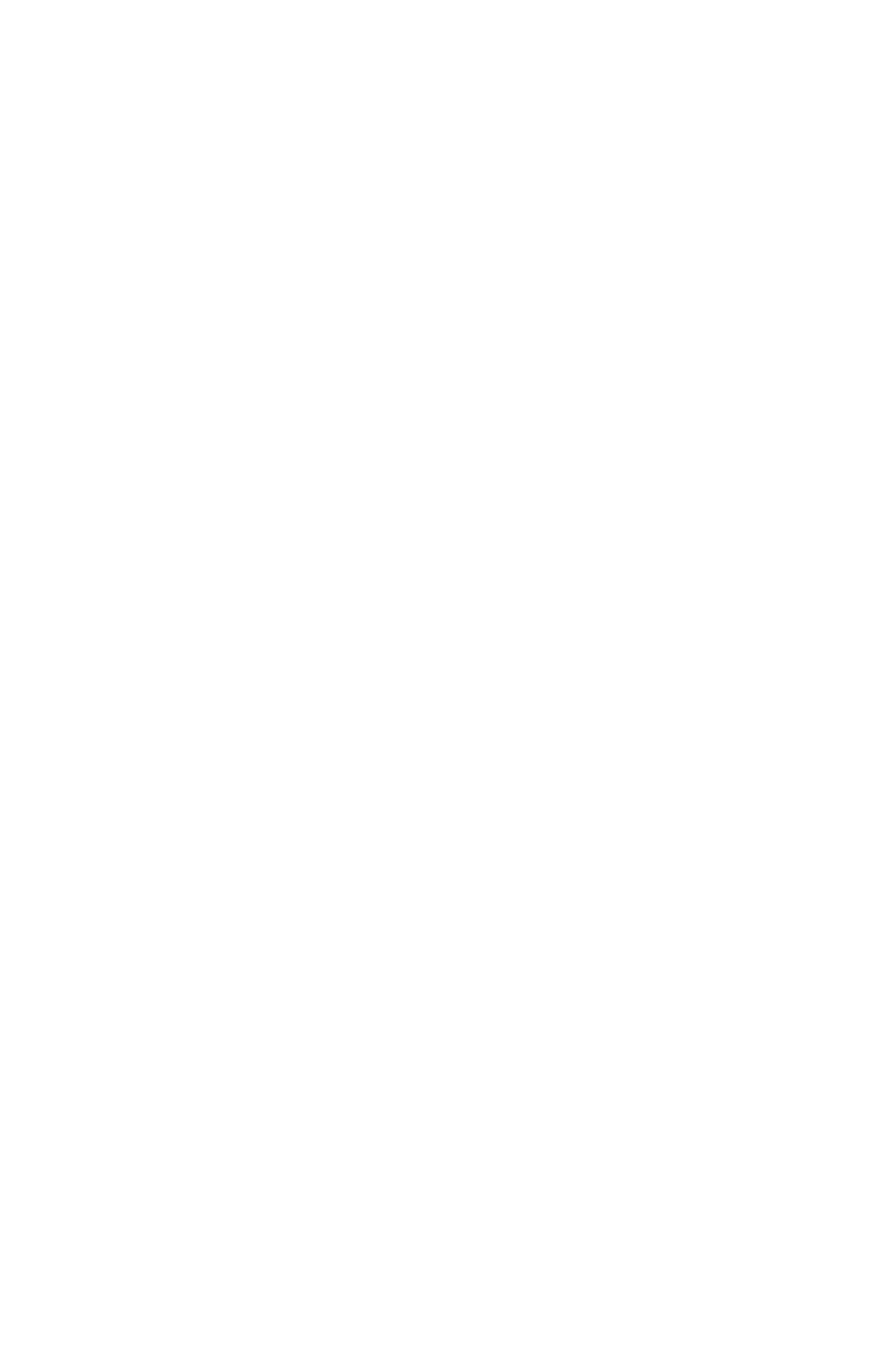## **Directives de sécurité importantes**

**Conservez ces directives** – Ce manuel renferme

d'importantes directives qu'il faut suivre durant l'installation et l'entretien de la pompe.

Ce symbole **indique qu'il faut être prudent. Lorsque** ce symbole apparaît sur la pompe ou dans cette Notice, rechercher une des mises en garde qui suivent, car elles indiquent un potentiel de blessures corporelles!

Le mot signal  $\overline{A}$  DANGER indique un danger qui, s'il n'est pas évité, causera la mort ou des blessures graves.

Le mot signal  $\boxed{\text{A}$  AVERTISSEMENT indique un risque qui, s'il n'est pas évité, pourrait causer la mort ou des blessures graves.

Le mot signal **A ATTENTION** indique un risque qui, s'il n'est pas évité, pourrait causer des blessures mineures ou modérées.

Le mot *AVIS* est utilisé pour les pratiques qui ne sont pas reliées aux blessures personnelles.

Lire attentivement toutes les consignes de sécurité contenues dans cette Notice ou collées sur la pompe. Garder les autocollants de sécurité en bon état; les remplacer s'ils manquent ou s'ils ont été endommagés.

#### **Proposition 65 en Californie Avertissement**

A **AVERTISSEMENT** Ce produit ainsi que les accessoires reliés contiennent des produits chimiques reconnus par l'État de la Californie comme causant des cancers, des

malformations congénitales, ou d'autres problèmes de reproduction.

1.Connaître les applications, limitations et dangers éventuels de la pompe.

**A AVERTISSEMENT** Risque d'explosion. Ne pas mettre à la terre sur une conduite de gaz. N'utiliser la pompe que pour pomper de l'eau. Ignorer cet avertissement peut provoquer des blessures corporelles et/ou des dommages matériels.

**A ATTENTION** Risque d'inondation. Peut causer le mauvais fonctionnement ou une panne prématurée de la pompe. Si un tuyau de refoulement souple est utilisé, s'assurer que la pompe est bien retenue dans le puisard pour empêcher son déplacement. Ne pas immobiliser la pompe peut permettre son déplacement, gêner l'interrupteur et empêcher la pompe de démarrer et de s'arrêter.

- 2.Veiller à ce que la source d'alimentation électrique est conforme aux exigences de votre équipement.
- 3.Débrancher l'alimentation en courant avant de passer à l'entretien.
- 4.Relâcher toute la pression existant à l'intérieur du système avant de passer à l'entretien de tout élément de la pompe.
- 5.Evacuer toute l'eau du système avant d'effectuer tout entretien.
- 6.Fixer la voie de déversement avant de mettre la pompe en marche. Une voie de déversement mal fixée se mettra à fouetter causant éventuellement des blessures corporelles et/ou des dommages matériels.
- 7.Avant chaque utilisation, vérifier que les tuyaux ne sont pas faibles ou usés, en s'assurant que tous les raccords sont fixés.
- 8.Inspecter de manière périodique la pompe et les composants du système. Maintenir le puisard, la pompe et le système exempts de débris et corps étrangers. Effectuer un entretien de routine tel que requis.
- 9.Permettre que la pression exercée sur les pompes soit libérée afin d'éviter que les voies de déversement ne se ferment ou s'obstruent.
- 10. Sécurité personnelle:
	- A. Porter des lunettes protectrices à tout moment pendant le maniement de la pompe.
	- B.Maintenir la zone de travail propre, en ordre et correctement éclairée. Ranger tous les outils et matériels non utilisés.
	- C. Maintenir les visiteurs à une distance prudente de la zone de travail.
	- D.Veiller à ce que les enfants soient écartés des dangers de l'atelier: avec des cadenas et des interrupteurs maîtres, et en ôtant les clés de démarrage.

11. Pendant le câblage d'une pompe à fonctionnement électrique, suivre tous les codes de sécurité et d'électricité, ainsi que le dernier code électrique national en vigueur et l'acte relatif à la sécurité et la santé en

milieu de travail, le cas échéant (OSHA). **Risque de démarrages brusques.** Pouvant causer des secousses électriques et des blessures corporelles. Le moteur de la pompe est équipé d'un protecteur thermique à remise en marche automatique qui peut se mettre en route brusquement.

#### 12. **A AVERTISSEMENT** Risque de secousses électriques.

- Pouvant causer des brúlures, voire la mort.Ce matériel ne doit être utilisé que sur du 115 volts (monophasé) et il est équipé d'un câble conducteur à 3 dents approuvé et d'une prise à 3 dents à masse. Pour réduire les risques d'électrocution, veiller à ce qu'il soit correctement relié à un réceptacle à la masse. Dans le cas où un réceptacle à 2 dents est en place, il doit être remplacé par un réceptacle à 3 dents à la masse monté conformément au code électrique national et aux arrêtés locaux.
- 13. Le câblage devrait être exécuté par un électricien qualifié.
- 14. Mettre le cable électrique à l'abri d'objets tranchants, surfaces chaudes, huile et produits chimiques. Éviter qu'il ne soit tortillé. Remplacer ou réparer immédiatement les câbles endommagés ou usés.
- 15. Utiliser des câbles de taille appropriée pour minimiser les baisses de tension du moteur. Se référer au code électrique national.
- 16. Ne pas toucher un moteur en marche. Les moteurs modernes sont conçus pour fonctionner à des températures élevées.
- 17. Ne pas utiliser cette pompe dans une eau contenant des poissons.

#### **Caractéristiques techniques**

| Température du liquide (gamme)Max. 25°C (77°F)              |                       |
|-------------------------------------------------------------|-----------------------|
|                                                             |                       |
| Circuit de dérivation individuel requis15 amp.              |                       |
| Profondeur durant fonctionnement Début min12,7mm<br>(1/2'') |                       |
| (niveau d'eau)                                              | Fin max4,76mm (3/16") |
|                                                             |                       |

**A AVERTISSEMENT** Risque d'incendie ou d'explosion. Pouvant causer de graves blessures, des dommages matériels, voire la mort.Ne pas utiliser dans une atmosphère explosive. Ne pomper que de l'eau.

#### **Rendement**

| GPH (LPH) at total feet (m)                                               |  |  |  |  |  |  |  |
|---------------------------------------------------------------------------|--|--|--|--|--|--|--|
| 4,80 (16')<br>1.52 (5')<br>3.05 (10")<br>4.57 (15')<br>6.09 (20)<br>0.22' |  |  |  |  |  |  |  |
| <b>FP0S2600X</b>                                                          |  |  |  |  |  |  |  |
| 1890 gal<br>530 gal<br>750 gal<br>480 gal<br>080 gal<br>$0$ gal<br>U L    |  |  |  |  |  |  |  |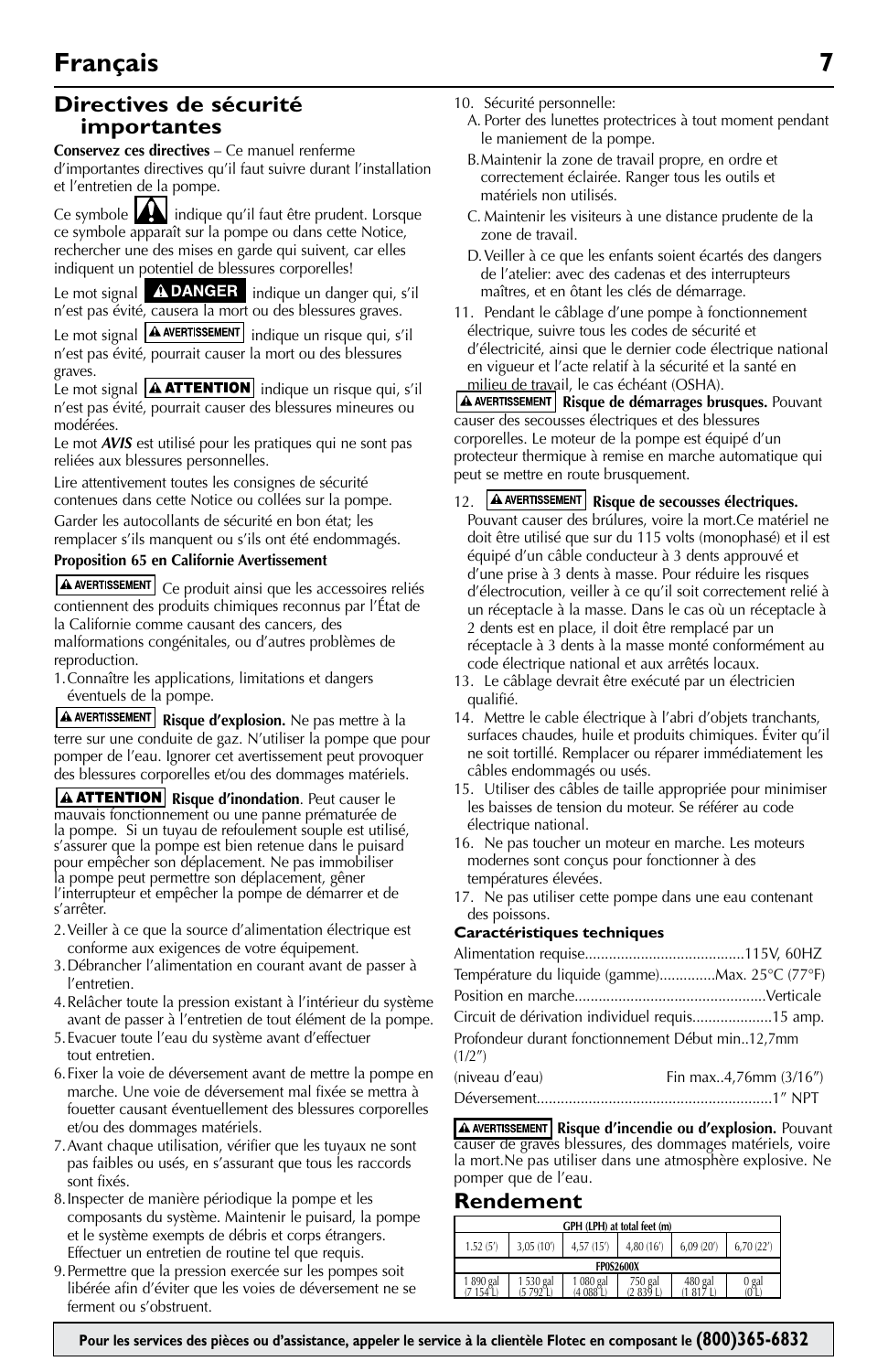## **Description**

Cette pompe submersible à usage général est conçue pour vider l'eau des sous-sols, les réservoirs de stockage, les puits de lumière, les bateaux, les terrasses et les citernes. Elle est équipée d'un cordon électrique muni d'une fiche à 3 broches dont une de mise à la terre. Dispositif de protection thermique contre les surcharges à réenclenchement automatique. Le moteur étanche à bague de déphasage est rempli d'huile pour qu'il chauffe moins pendant son fonctionnement. Les paliers à coussinetdouille de l'arbre du moteur ne nécessitent aucune lubrification.

*AVIS*: Cette pompe n'est pas conçue pour pomper de l'eau salée ni de la saumure! La garantie sera annulée si cette pompe est utilisée pour pomper de l'eau salée ou de la saumure.

Ne pas utiliser où de l'eau recircule.

Cette pompe n'est pas conçue pour vider les piscines.

Ne pas utiliser cette pompe s'il y a présence de poissons dans l'eau. Une fuite d'huile provenant du moteur pourrait tuer les poissons.

## **Montage**

**A AVERTISSEMENT** Risque de secousses électriques. Pouvant causer des brúlures, voire la mort. Toujours faire usage des poignées.

- 1.La pompe devrait être placée, et reposer, sur une base solide et équilibrée. Ne pas suspendre la pompe par le conduit de déversement ou le câble d'alimentation. Maintenir le filtre à l'admission propre.
- 2.Visser soigneusement le conduit de sortie sur le corps de la pompe soigneusement pour éviter d'arracher ou de fausser les filets.
	- A. Pour la pose avec un tuyau d'arrosage, poser l'adaptateur fourni avec la pompe.

*AVIS* Pour garder le frottement au minimum, le diamètre du tuyau doit être de 3/4 de pouce au minimum et aussi court que possible.

- B.Pour l'équiper d'un tuyau rigide, utiliser un conduit en plastique. Recouvrir les filets de ruban d'étanchéité en PTFE pour filetage. Visser manuellement le conduit sur la pompe de +1 -1,5 tour.
- 3.Source d'alimentation: La pompe est conçue pour du 115V et 60HZ et requiert un circuit de dérivation individuel de 15 ampères ou plus. Elle est fournie avec un câble à 3 fils métalliques et une prise à la masse pour une sortie à la masse à 3 fils. Une rallonge à 3 fils métalliques, d'au moins 2mm2 (14 AWG) est suggérée, avec une taille supérieure si la longueur doit dépasser 7m (25 pieds). Pour des raisons de sécurité, la pompe doit toujours être mise à la masse à un sol adéquate, avec un conduit d'eau, une canalisation métallique ou un système métallique reliés à la masse.Ne pas couper la dent ronde de mise à la masse.

**A AVERTISSEMENT** Risque de démarrages brusques. Pouvant causer des secousses électriques et des blessures corporelles.Le moteur de la pompe est équipé d'un protecteur thermique de remise en marche automatique qui peut se mettre en route subitement. Le déclenchement du protecteur indique que le moteur est surchargé à la suite d'un fonctionnement avec: de faibles hauteurs (faible restriction de déversement), une tension excessivement faible ou élevée, un câblage incorrecte, de mauvais raccords au moteur ou un moteur ou une pompe défectueux.

## **Fonctionnement**

**A AVERTISSEMENT** Risque de secousses électriques. Pouvant causer des brúlures, voire la mort. Ne pas manipuler la pompe ni le moteur lorsqu'on a les mains humides ou lorsqu'on se tient sur une surface humide ou dans l'eau. Couper le courant avant de manipuler la pompe, de l'entretenir ou d'essayer de la réparer.

- 1.Avant de démarrer la pompe, elle doit reposer dans au moins 1/2 pouce (12,7 mn) (un pouce, [25,4 mn] est préférable) d'eau. Le joint de l'arbre est lubrifié par l'eau et il risque d'être endommagé si la pompe fonctionne à sec.
- 2.Après l'avoir démarrée, la pompe abaissera le niveau de l'eau jusqu'à 3/16 de pouce (4,75 mn) avant quelle perde son aspiration. Elle n'aspirera pas l'eau s'il y en a moins de 3/16 de pouce et elle ne fonctionnera pas bien si on la démarre alors qu'il y a moins de 3/16 de pouce d'eau.
- 3.Ne pas laisser la pompe sans surveillance! Si la pompe fonctionne bien et que l'eau cesse brusquement de couler par le refoulement, arrêter immédiatement la pompe; ne pas laisser fonctionner la pompe à sec. Enlever ce qu'il reste d'eau avec une vadrouille ou une raclette.
- 4.Le moteur est équipé d'un protecteur contre les surcharges thermiques à réenclenchement automatique. Si le moteur surchauffe, le protecteur contre les surcharges arrêtera le moteur avant qu'il soit endommagé. Dès que le moteur aura suffisamment refroidi, le protecteur contre les surcharges réenclenchera le moteur qui redémarrera.

*AVIS* Si le protecteur contre les surcharges arrête la pompe de façon répétitive, débrancher la pompe et déterminer le problème. Une basse tension, des cordons prolongateurs trop longs, un impulseur bouché, une contre-pression trop importante dans le tuyau de refoulement (comme pomper de l'eau dans un tuyau enroulé ayant jusqu'à 50 pieds [15 mètres]) ou faire fonctionner la pompe à charge peuvent causer des marches-arrêts répétitifs de la pompe et sa surchauffe.

5.Dans le cas de modèle FP0S2600X, ne pas essayer de faire fonctionner la pompe continuellement si le niveau de l'eau est inférieur à 4 pouces (102 mn) ou si l'eau ne recouvre pas environ 1/3 du carter du moteur, sinon le moteur surchauffera. Si une surcharge du moteur arrête la pompe, le laisser refroidir pendant une heure avant de le redémarrer. Le moteur ne redémarrera pas tant que la surcharge n'aura pas refroidi.

## **Bouchon d'air**

Si un bouchon d'air se forme dans la pompe, elle fonctionnera mais ne débitera pas d'eau. Un bouchon d'air causera la surchauffe de la pompe, puis sa panne. Un trou antibouchon d'air a été pratiqué à la partie inférieure du corps de cette pompe. Si l'on soupçonne un bouchon d'air, débrancher la pompe, nettoyer le trou antibouchon d'air avec un trombone ou un morceau de fil de fer, puis redémarrer la pompe.

*AVIS* Ce trou permet à la pompe de s'amorcer dans les 15 secondes, même s'il y a aussi peu que 1/2 pouce d'eau. NE JAMAIS redémarrer la pompe s'il y a moins de 1/2 pouce d'eau. Des fuites par le trou antibouchon d'air sont normales.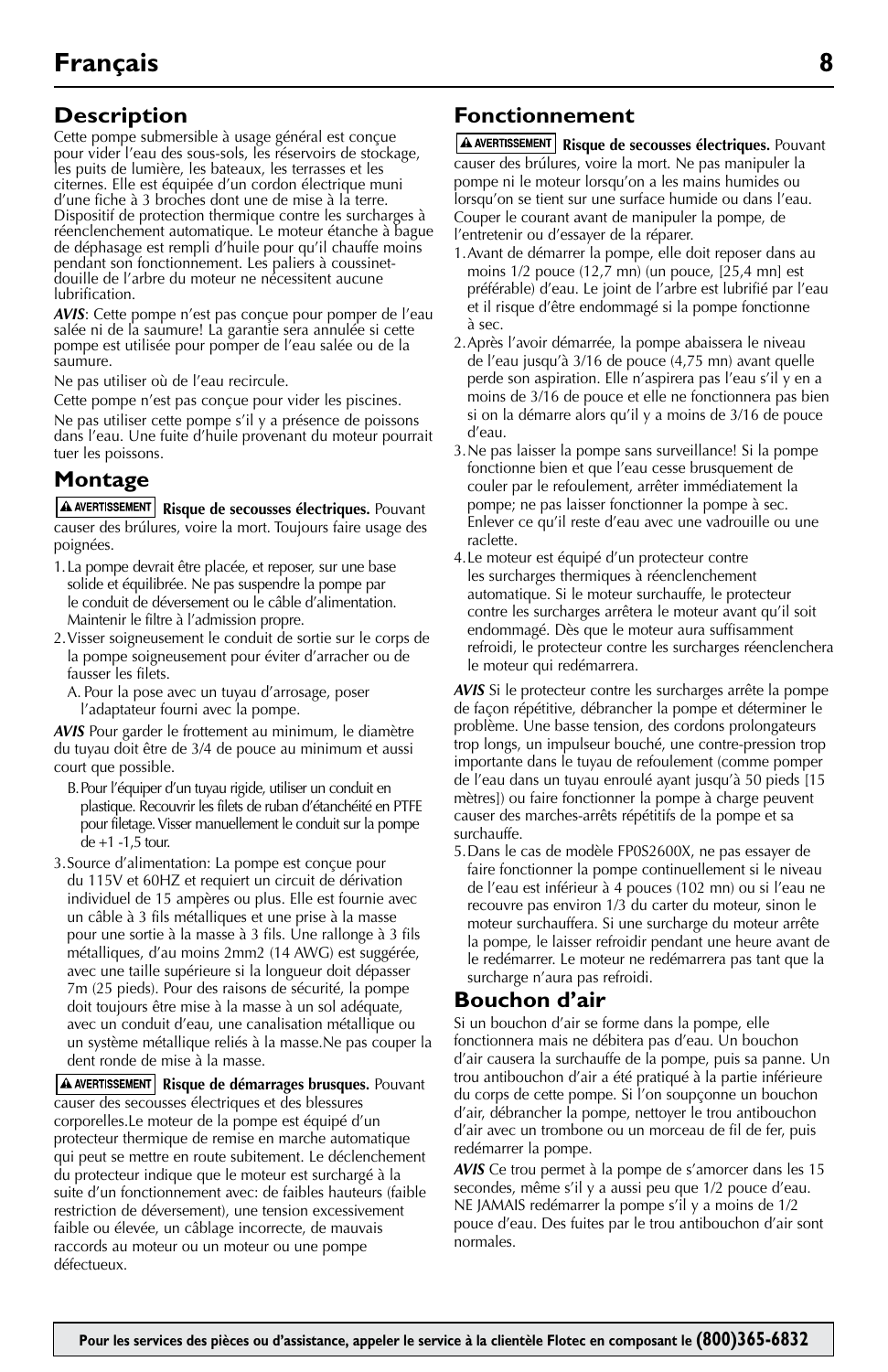#### **FP0S2600X**

| Rèf.           | <b>Description</b>             | Ote | N°de pièce     |
|----------------|--------------------------------|-----|----------------|
|                | Plaque de base inférieure      |     | FP0005797A     |
| $\mathfrak{D}$ | Impulseur                      |     | <b>PS5-24P</b> |
| 3              | Plaque de base supérieure      |     | FP0005796A     |
| 4              | Moteur                         |     | $**$           |
| 5              | Cordon d'alimentation          |     | PS117-54-TSU   |
| 6              | No 8 Vis, 3/4po                |     | *              |
| $\bullet$      | Adaptateur de tuyau d'arrosage |     | FT0013-43      |

\* Acheter localement

\*\*Si le moteur tombe en panne, remplacer la pompe.

• Non represéntés



## **Diagnostic des panness**

| Symptômes                                                       | $Cause(s)$ probable $(s)$                                                    | <b>Action corrective</b>                                                                                                                                                                    |  |
|-----------------------------------------------------------------|------------------------------------------------------------------------------|---------------------------------------------------------------------------------------------------------------------------------------------------------------------------------------------|--|
|                                                                 | Le fusible a sauté                                                           | S'il a sauté, le remplacer un fusible de la taille appropriée                                                                                                                               |  |
| La pompe ne                                                     | la tension est faible                                                        | Si la tension est inférieure au minimum recommande vérifier<br>la taille du câblage depuis l'interrupteur principal sur place.<br>Si tout est en règle, contacter la comagnie d'électricité |  |
| démarre pas                                                     | Le moteur est défectueux                                                     | Remplacer la pompe.                                                                                                                                                                         |  |
|                                                                 | Roue hélice                                                                  | Si la roue hélice ne tourne pas, retirer la plaque de base<br>inférieure. Repérer la source du serrage.                                                                                     |  |
|                                                                 | La tension est faible                                                        | N'utiliser que des cordons prolongateurs de calibre 14 ou<br>plus gros. Dans la mesure du possible, utiliser des cordons<br>prolongateurs de courte longueur                                |  |
|                                                                 | Quelque chose obstrue la roue<br>hélice                                      | Nettoyer la roce hélice                                                                                                                                                                     |  |
| La pompe<br>fonctionne mais<br>elle déverse peu<br>ou pas d'eau | Tuyau d'arrosage de petit<br>diamétre ou conduite de<br>refoulment<br>longue | Utiliser un tuyau souple de 1 pounce ou un tuyau d'arrosage<br>de plus grand diamètre. Éliminer toute longueur de tuyau<br>souple en trop.<br>Des tuyaux souples courts fonctionnent mieux. |  |
|                                                                 | Soupape de retenue montée<br>sans trou d'évent                               | Percer un trou d'un diamètre de 1,6 - 3,2mm (1/16"-1/8")<br>entre la voie de déversement de la pompe et la soupage de<br>retenue.                                                           |  |
|                                                                 | Bouchon d'air                                                                | Arrêter la pompe pendant quelques secondes, nettoyer le<br>trou antibouchon d'air, puis redémarrer la pompe.                                                                                |  |
|                                                                 | Le tuyau est enroulé                                                         | le redresser                                                                                                                                                                                |  |

**Pour les services des pièces ou d'assistance, appeler le service à la clientèle Flotec en composant le (800)365-6832**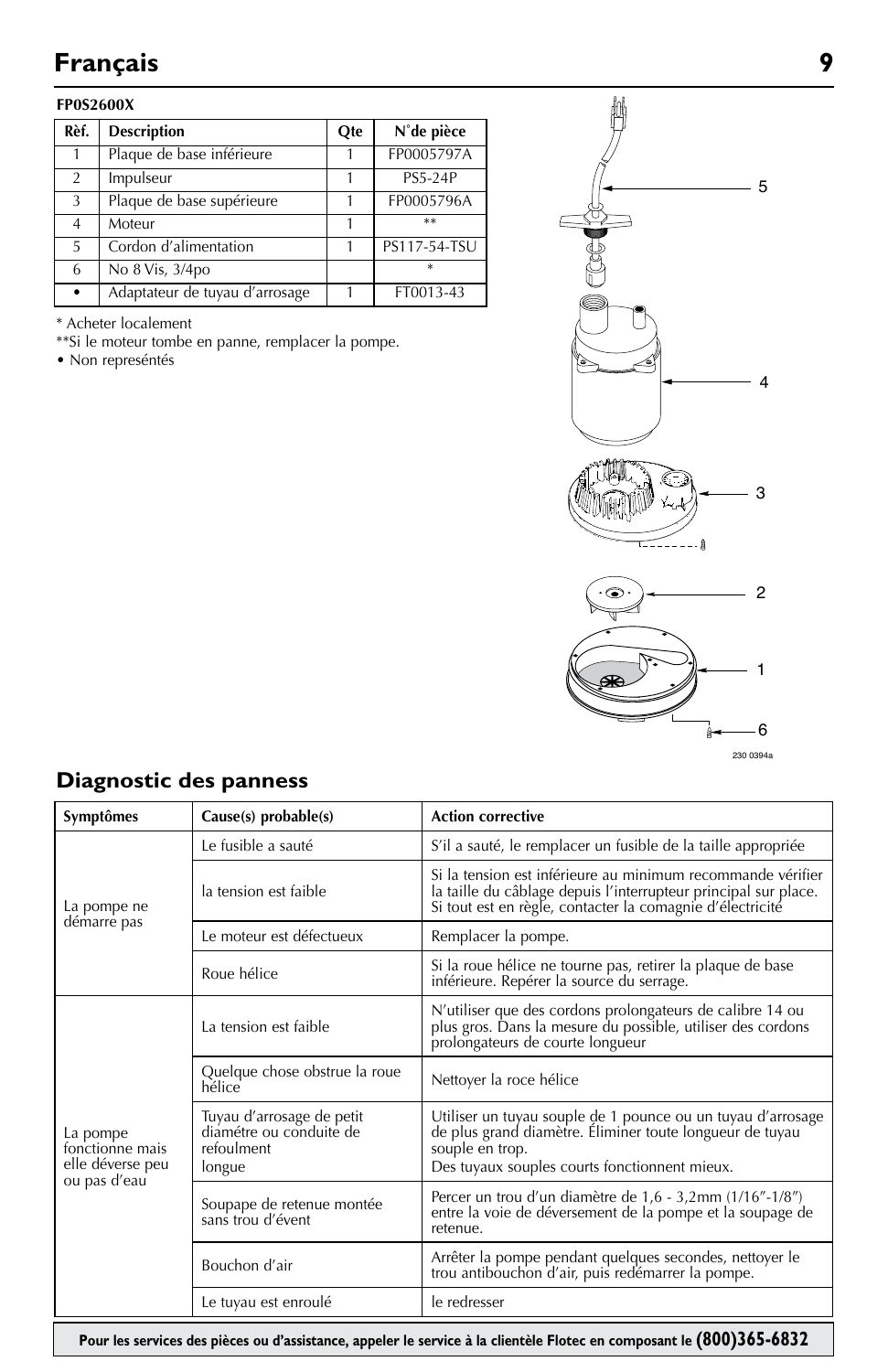## **Conserver le reçu de caisse original aux fins d'admissibilité à la garantie**

#### **Garantie limitée**

La présente garantie limitée est entrée en vigueur le 1er juin 2011 et remplace toute garantie non datée ou antérieure à cette date. FLOTEC garantit à l'acheteur/au consommateur d'origine (l'Acheteur) que ses produits sont exempts de tout vice de matériau et de fabrication. Cette garantie est valable pendant douze (12) mois à partir de la date d'achat d'origine. Si, dans les douze (12) mois suivant la date d'achat d'origine, un produit se révèle défectueux, il doit être réparé ou remplacé, à la discrétion de FLOTEC, selon les modalités énoncées aux présentes. Il est à noter que la présente garantie limitée s'applique aux défauts de fabrication seulement. Elle ne couvre pas l'usure normale. Tout dispositif mécanique doit faire l'objet d'un entretien périodique pour veiller à son bon fonctionnement. La présente garantie limitée ne couvre pas les réparations attribuables à l'usure normale d'une pièce ou de l'équipement.

Le reçu de caisse original et l'étiquette d'information sur la garantie sont nécessaires pour déterminer l'admissibilité à la garantie. Cette dernière est établie en fonction de la date d'achat de l'article et non de la date de son remplacement sous garantie. La garantie se limite à la réparation ou au remplacement de l'article original seulement et ne couvre pas l'article de rechange (c.-à-d. un article remplacé sous garantie par achat). L'Acheteur assume les frais de retrait, d'installation, de transport et tous les frais accessoires.

Pour obtenir des pièces ou de l'aide technique, NE PAS retourner le produit au détaillant. Contacter le service à la clientèle de FLOTEC au 800 365-6832.

Toute demande de règlement en vertu de la présente garantie doit être faite en retournant l'article (à l'exception des pompes de puisard; voir la marche à suivre ci-dessous) au magasin où celui-ci a été acheté ou à l'usine dès qu'une défectuosité est soupçonnée. FLOTEC prendra les mesures correctives nécessaires dans un délai rapide et raisonnable. Aucune demande de réparation ne sera acceptée plus de 30 jours après l'expiration de la garantie.

La garantie ne peut être cédée et ne s'applique pas aux produits utilisés à des fins commerciales ou de location.

#### **Pompes d'eaux d'égout**

NE PAS RETOURNER une pompe d'eaux d'égout (qui a été installée) au détaillant. Communiquer avec le service à la clientèle de FLOTEC. Les pompes d'eaux d'égout qui ont été utilisées, puis retirées présentent un risque de contamination.

En cas de défaillance de la pompe d'eaux d'égout :

- Porter des gants en caoutchouc pour manipuler la pompe.
- À des fins de garantie, retourner l'étiquette figurant sur le cordon de la pompe et l'original du reçu au détaillant.
- Mettre la pompe au rebut conformément à la réglementation locale.

#### **Exceptions à la garantie limitée de douze (12) mois**

| Produit                                                                                                                                                          | Période de garantie |
|------------------------------------------------------------------------------------------------------------------------------------------------------------------|---------------------|
| FP0F360AC, FP0FDC                                                                                                                                                | 90 jours            |
| FP0S1775A, FP0S1790PCA, FP0S2400A, FP0S2450A, FP0S4100X, FP2800DCC, FPCP-20ULST,<br>FPPSS3000, FPSC2150A, FPSC3150A, FPSC3350A                                   | 2 ans               |
| Pompes de puits submersibles de 10,2 cm (4 po), FP0S3200A, FP0S3250A, FP0S6000A,<br>FPSC1725X, FPSC2200A, FPSC2250A, FPSE3601A, FPPSS5000                        | 3 ans               |
| Réservoir préchargé de système d'eau (gamme FP7100), E100ELT, E3305TLT, E3375TLT,<br>E5005TLTT, E50TLT, E50VLT, E75STVT, E75VLT, FPSC3200A, FPSC3250A, FPSC4550A | 5 ans               |

#### **Modalités générales et restriction des recours**

L'Acheteur doit payer tous les frais de main d'œuvre et de transport nécessaires au remplacement du produit garanti couvert par cette garantie. Cette garantie ne s'applique pas à ce qui suit : (1) Les catastrophes naturelles; (2) Les produits qui, selon FLOTEC, ont fait l'objet d'une négligence, d'une utilisation abusive, d'un accident, d'une mauvaise application ou d'une altération; (3) Les défaillances dues à une installation, une utilisation, un entretien ou un entreposage inappropriés; (4) Une application, une utilisation ou une réparation atypique ou non approuvée; (5) Les défaillances causées par la corrosion, la rouille ou d'autres matériaux étrangers au système, ou par une utilisation à une pression supérieure au maximum recommandé.

Cette garantie établit la responsabilité unique de FLOTEC et le recours exclusif de l'Acheteur en cas de produit défectueux. FLOTEC NE POURRA TRE TENUE RESPONSABLE DE TOUT DOMMAGE INDIRECT OU CONSÉCUTIF QUEL QU'IL SOIT. LA GARANTIE LIMITÉE SUSMENTIONNÉE EST EXCLUSIVE ET REMPLACE TOUTES LES AUTRES GARANTIES EXPRESSES ET TACITES, Y COMPRIS, MAIS SANS S'Y LIMITER, LES GARANTIES DE QUALITÉ MARCHANDE ET D'ADAPTATION À UN USAGE PARTICULIER. LA GARANTIE LIMITÉE SUSMENTIONNÉE NE DOIT PAS ÊTRE PROLONGÉE AU-DELÀ DE LA DURÉE PRÉVUE AUX PRÉSENTES.

Certains États ne permettent pas l'exclusion ou la limitation des dommages indirects ou consécutifs, ni les limitations relatives à la durée des garanties implicites. Par conséquent, il se peut que les limitations ou les exclusions ci-dessus ne s'appliquent pas. Cette garantie procure des droits juridiques précis à l'Acheteur. Cependant, il est possible de bénéficier d'autres droits, qui varient selon l'État.

> **FLOTEC • 293 Wright Street • Delavan, WI U.S.A. 53115 Téléphone : 800 365-6832 • Télécopieur : 800 526-3757 • www.flotecwater.com**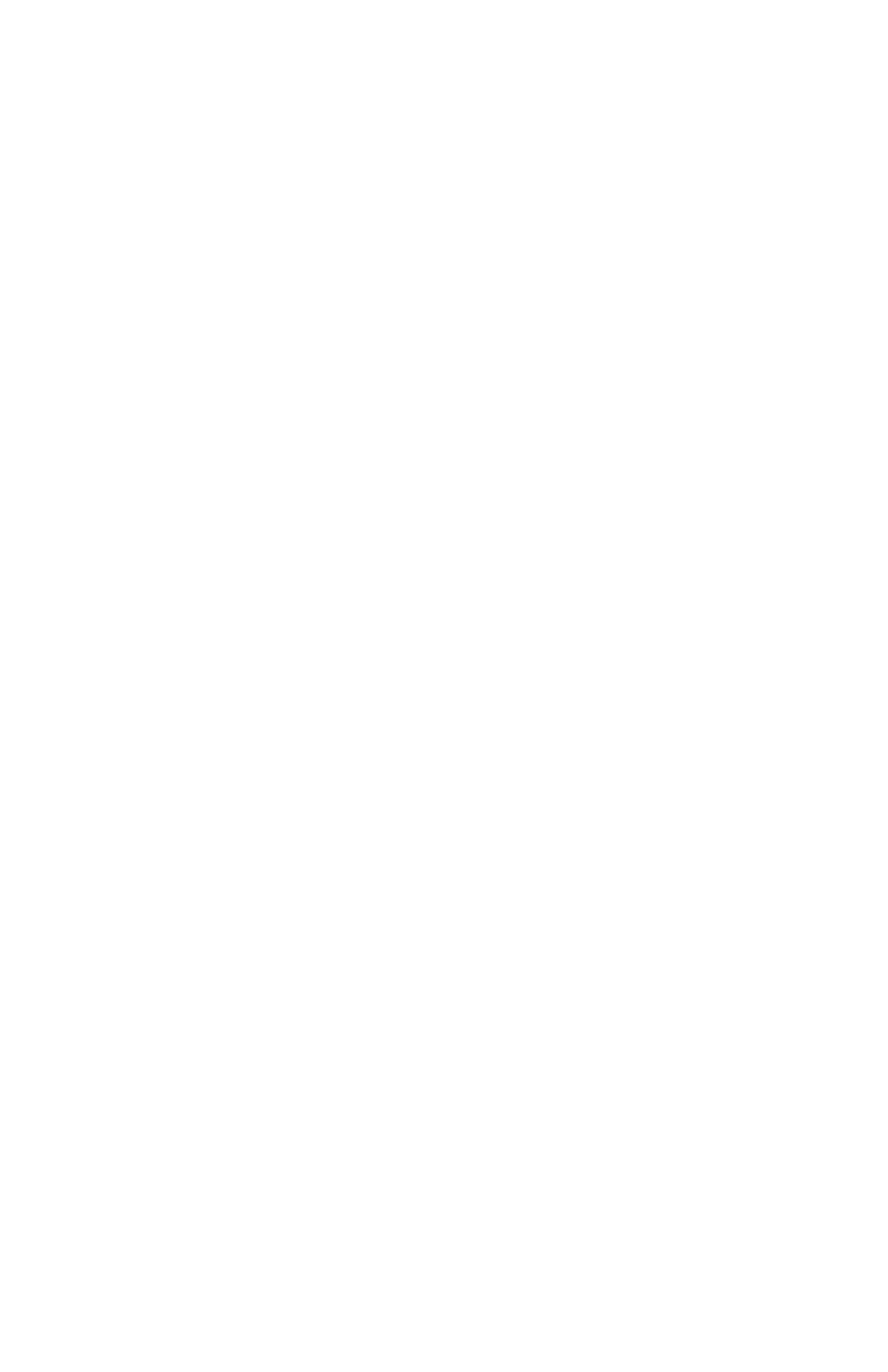## **Instrucciones importantes de seguridad**

**Guarde estas instrucciones** - Este manual contiene instrucciones importantes que se deben seguir durante la instalación y el mantenimiento del bombas de sumidero.

Este es un símbolo de alerta sobre la seguridad. Cuando vea este símbolo en su bomba o en este manual, busque para ver si hay alguna de las siguientes palabras de señal y esté alerta a la posibilidad de lesiones personales.

APELIGRO indica un riesgo que, de no evitarse, provocará la muerte o lesiones de gravedad.

A ADVERTENCIA indica un riesgo que, de no evitarse, podría provocar la muerte o lesiones de gravedad.

A PRECAUCIÓN indica un riesgo que, de no evitarse, podría provocar lesiones leves o moderadas.

*AVISO* hace referencia a una práctica no relacionada con una lesión física.

Lea y siga cuidadosamente todas las instrucciones de seguridad en este manual y en la bomba.

Mantenga las etiquetas de seguridad en buenas condiciones. Reemplace las etiquetas de seguridad faltantes o dañadas.

#### **Proposición 65 de California Advertencia**

Este producto y los accesorios relacionados contienen sustancias químicas declaradas cancerígenas, causantes de malformaciones y otros defectos congénitos por el Estado de California.

1. Sepa cuál es la aplicación de la bomba, sus limitaciones y los peligros potenciales.

**Riesgo de explosión.** No haga la conexión a tierra en una línea de suministro de gas. Utilice la bomba sólo con agua. Si no se respeta esta advertencia se pueden producir lesiones personales o daños materiales.

**A PRECAUCIÓN** Riesgo de inundación. Puede provocar lesiones personales y/o daños materiales. Si se utiliza una manguera de descarga flexible, asegúrese de que la bomba esté bien firme en el sumidero para impedir su movimiento. Si no está bien firme se puede producir movimiento de la bomba, interferencia del interruptor e impedir que la bomba se ponga en marcha o se detenga.

- 2. Asegurarse de que la fuente de alimentación se ajuste a las especificaciones de sus equipos.
- 3. Desconecte la corriente antes de efectuar el servicio.
- 4. Alivie toda la presión dentro del sistema antes de efectuar el servicio de un componente.
- 5. Drene todo el agua del sistema antes de efectuar el servicio.
- 6. Asegurar la línea de descarga antes de arrancar la bomba. Si no se sujeta, dará latigazos, causando posibles lesiones personales y daños materiales.
- 7. Examine las mangueras antes de usarlas para ver si están debilitadas o desgastadas, asegurandose que todas las conexiones estén bien fijas.
- 8. Inspeccione periódicamente la bomba y los componentes del sistema. Mantenga el sumidero, la bomba y el sistema limpios, de modo que no haya partículas y objetos extraños en los mismos. Realice el mantenimiento de rutina según sea necesario.
- 9. Disponga de medios de aliviar la presión en bombas cuya línea de descarga pueda cerrarse o taponarse.
- 10. Seguridad personal:
	- A. Lleve puestas gafas de seguridad en todo momento cuando trabaje con las bombas.
	- B. Mantenga limpia el área de trabajo, despejada y bien iluminada. Aparte todas las herramientas y equipos que no esté usando.
	- C. No deje que se acerquen otras personas a la zona de trabajo.
	- D. Asegure el taller a prueba de niños. Use candados, interruptores generales y saque las llaves de arranque.
- 11. Cuando conecte una bomba de impulsión eléctrica, respete todos los códigos eléctricos y de seguridad, así como otros más recientes como el Código Eléctrico Nacional (NEC) y la Ley de Seguridad e Higiene en el Trabajo (OSHA).

**A ADVERTENCIA** Riesgo de arranques repentinos. Puede provocar choque eléctrico y lesiones personales. El motor de la bomba está equipado con un protector térmico de reposición automática y puede volver a arrancar de forma inesperada.

- 12. A ADVERTENCIA Riesgo de choque eléctrico. Puede provocar choque, quemadura o muerte. Esta unidad sólo se debe usar con corriente de 115 V (monofásica) y está equipada con un cable aprobado de 3 conductores y un enchufe de 3 clavijas con linea a tierra. Para disminuir el riesgo de una descarga eléctrica, asegúrase que esté enchufada a un receptáculo conectado a tierra de forma adecuada. En casos en que se disponga de una toma de corriente de pared para 2 clavijas, debe reemplazarse por un receptáculo para 3 clavijas conectado a tierra de forma adecuada e instalado según el Código Eléctrico Nacional y los códigos y ordenanzas locales.
- 13. Todas las conexiones eléctricas deben ser hechas por un electricista capacitado.
- 14. Proteja el cable eléctrico de objetos afilados, superficies calientes, aceite y productos químicos. Evite enredar el cable. Reemplace o repare inmediatamente los cables dañados o gastados.
- 15. Use cable del tamaño adecuado para reducir a un mínimo la caída de voltaje en el motor. Consulte códigos al dia como el Código Eléctrico Nacional (NEC).
- 16. No toque el motor en funcionamiento. Los motores modernos están diseñados para funcionar a altas temperaturas.
- 17. No la use en agua con peces u otros seres vivos.

#### **Especificaciones**

| Rango temperatura del líquidoMáx. 25°C (77°F) |                           |
|-----------------------------------------------|---------------------------|
|                                               |                           |
|                                               |                           |
| Nivel de operación Mín. inicial12,7 mm (1/2") |                           |
| (nivel de agua)                               | Máx. final4,76 mm (3/16") |
|                                               |                           |

A AVERTISSEMENT **Riesgo de incendio o de explosión.** Puede causar lesiones graves, daños materiales o muerte.

No la use en atmósferas explosivas. Bombee solamente agua con esta bomba.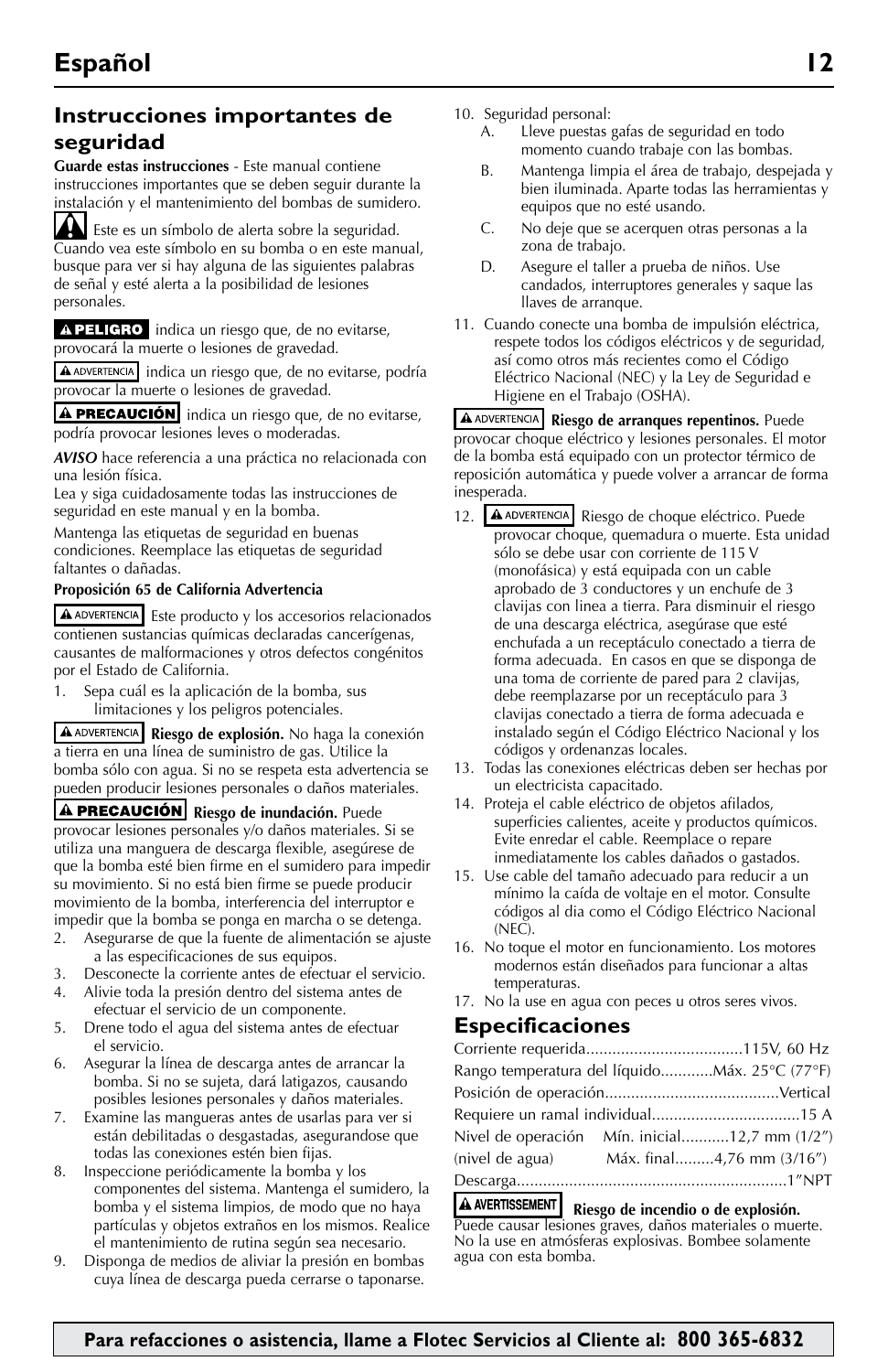## **Rendimiento**

| LPH (GPH) a metros (pies) totales                                          |                                                                                                                          |  |  |  |  |  |  |
|----------------------------------------------------------------------------|--------------------------------------------------------------------------------------------------------------------------|--|--|--|--|--|--|
| 6.70 (22')<br>3.05 (10)<br>4.80(16)<br>4.57 (15')<br>6.09 (20"<br>1.52(5') |                                                                                                                          |  |  |  |  |  |  |
| <b>FP0S2600X</b>                                                           |                                                                                                                          |  |  |  |  |  |  |
| 7 1 5 4 1<br>(1 890 gal)                                                   | 57921<br>2839<br>4 0 8 8<br>1817<br>$0$ gal<br>$(01)$<br>(1 080 gal)<br>1 530 gal)<br>$(750$ gal)<br>$(480 \text{ gal})$ |  |  |  |  |  |  |

## **Instalación**

**Riesgo de choque eléctrico.** Puede provocar choque, quemadura o muerte.No levante el motor por el cordón de alimentación. Use siempre la manija.

- 1. La bomba debe estar colocada y apoyada sobre una superficie maciza y nivelada. No cuelgue la bomba por el tubo de descarga o cordón de alimentación. Mantenga limpio el filtro de entrada de la bomba.
- 2. Enrosque con cuidado el tubo de salida al cuerpo de la bomba para no desgastar o dañar la rosca.
	- A. Para instalar con manguera de jardín, instale el adaptador provisto con la bomba.

*AVISO* Para mantener la fricción reducida a un mínimo, la manguera debe tener un diámetro de 3/4" o más grande. La manguera debe ser tan corta como sea posible.

- B. Para instalar con una tubería rígida, use tubería de plástico. Envuelva la rosca con cinta sellante de PTFE para roscas de tubería. Enrosque la tubería en la bomba con la mano entre + 1 y 1 1/2 vueltas.
- 3. Fuente de alimentación: La bomba está diseñada para operar a 115V y 60 Hz y requiere un ramal individual de 15 amperes o más de capacidad. Dispone de un cable de 3 conductores con un enchufe con linea a tierra para usar en una toma de corriente conectada a tierra de 3 conductores. Se recomienda un cordón prolongador de 3 conductores, o de calibre 14 AWG (2 mm2) como mínimo, y tamaños mayores para tramos superiores a 7 m (25 pies). Por razones de seguridad, la bomba debe estar conectada siempre a una tierra eléctrica adecuada tal como una tubería de agua conectada a tierra o una canalización eléctrica metálica conectada a tierra de forma adecuada o un sistema de cables conectado a tierra. No corte la clavija redondeada de tierra.

**A ADVERTENCIA** Riesgo de arranques repentinos. Puede provocar choque eléctrico y lesiones personales. El motor de la bomba está equipado con un protector térmico de reposición automática y puede volver a arrancar de forma inesperada. La desconexión del protector es señal de que el motor está sobrecargado como resultado de operar la bomba a bajas alturas de elevación (baja restricción de descarga), voltaje muy alto o muy bajo, conexiones inadecuadas, conexiones incorrectas del motor o defectos en el motor o la bomba.

## **Operación**

**Riesgo de choque eléctrico.** Puede provocar choque, quemadura o muerte. No maneje la bomba ni el motor de la bomba con manos húmedas o cuando esté parado sobre superficies húmedas o mojadas, o sobre agua. Desconecte la corriente eléctrica de la bomba antes de realizar trabajos de mantenimiento o reparaciones en la bomba.

- La bomba debe estar por lo menos en 1/2 pulgada (12,7 mm) de agua antes de comenzar a funcionar (una pulgada (25,4 mm) es mejor). El sello del eje está lubricado por agua y se puede dañar si la bomba funciona en seco.
- 2. Después de arrancar, la bomba reducirá el nivel del agua a 3/16" (4,75 mm) antes de perder la potencia

de aspiración. No aspirará agua en menos de 3/16 de pulgada de profundidad y no funcionará adecuadamente si se arranca con solamente 3/16 de pulgada de agua.

- 3. No deje la bomba sin supervisión. Si la bomba ha estado funcionando correctamente y la corriente de descarga que viene de la manguera se detiene repentinamente, pare la bomba inmediatamente. No permita que funcione en seco. Se necesitará un paño o escurridor para sacar el resto del agua.
- 4. El motor viene equipado con un protector de sobrecarga térmica que se vuelve a graduar automáticamente. Si el motor se recalienta, el protector de sobrecarga detiene el motor antes de que se perjudique. Cuando el motor se ha enfriado lo suficiente, el protector de sobrecarga se gradúa automáticamente y vuelve a arrancar el motor.

*AVISO* Si el protector de sobrecarga detiene la operación de la bomba repetidamente, desconecte la corriente eléctrica de la bomba e inspeccione para encontrar el problema. Tensiones bajas, cables largos de alargamiento, impulsores bloqueados, demasiada presión en la manguera de descarga (como en los casos en que se bombea a través de 50 pies - 15 metros - de manguera enredada), o una bomba que funciona sin carga, pueden resultar en ciclos excesivos y recalentamiento.

5. Para FP0S2600X, no trate de hacer marchar la bomba continuamente cuando el nivel del agua se encuentre por debajo de las 4 pulgadas (102 mm) o aproximadamente a 1/3 de camino hacia arriba en entubado de la bomba, ya que se recalentará. Si el motor se recalienta y la sobrecarga detiene la bomba, deje que se enfríe por una hora antes de volver a encenderla. El motor no volverá a funcionar antes de que la sobrecarga se haya enfriado.

## **Bolsas de aire ("airlock")**

Cuando el flujo de la bomba disminuye o se para debido a bolsas de aire, la bomba marcha pero no mueve agua. Una bolsa de aire puede hacer que la bomba se recaliente y falle. Esta bomba posee un orificio "anti-airlock" en el fondo del cuerpo de la bomba para eliminar las bolsas de aire. Si usted sospecha que hay una bolsa de aire, desenchufe la bomba, limpie el orificio "anti-airlock" con un clip de papel o un trozo de alambre y vuelva a activarla.

*AVISO* Este orificio permite que la bomba comience a cebar en 15 segundos dentro de poca cantidad de agua, tan poco como 1/2". NUNCA vuelva a activar la bomba en menos de 1/2" de agua. Una fuga desde el orificio "anti-airlock" es normal.

#### **Descripción**

Esta Bomba Sumergible de Uso General ha sido diseñada para drenar tanques de almacenamiento, pozos de luz, botes, techos planos y cisternas. La unidad viene equipada con un cordón de corriente de 3 clavijas, de tipo conexión a tierra. Con protección automática de reposición térmica.

Esta unidad no ha sido diseñada para uso con agua salada o salubre. El uso con agua salada o salubre anulará la garantía.

Bombee solamente agua con esta bomba.

*AVISO* Este aparato no está diseñado como bomba de cascada o fuente, ni para aplicaciones con agua salada o de mar. El uso con cascadas, fuentes, agua salada o de mar anulará la garantía.

No usar en donde hay recirculación de agua.

No ha sido diseñado para usar como desaguador de piscinas de natación.

No use esta bomba en agua con peces. Si hay una fuga de aceite del motor puede matar a los peces.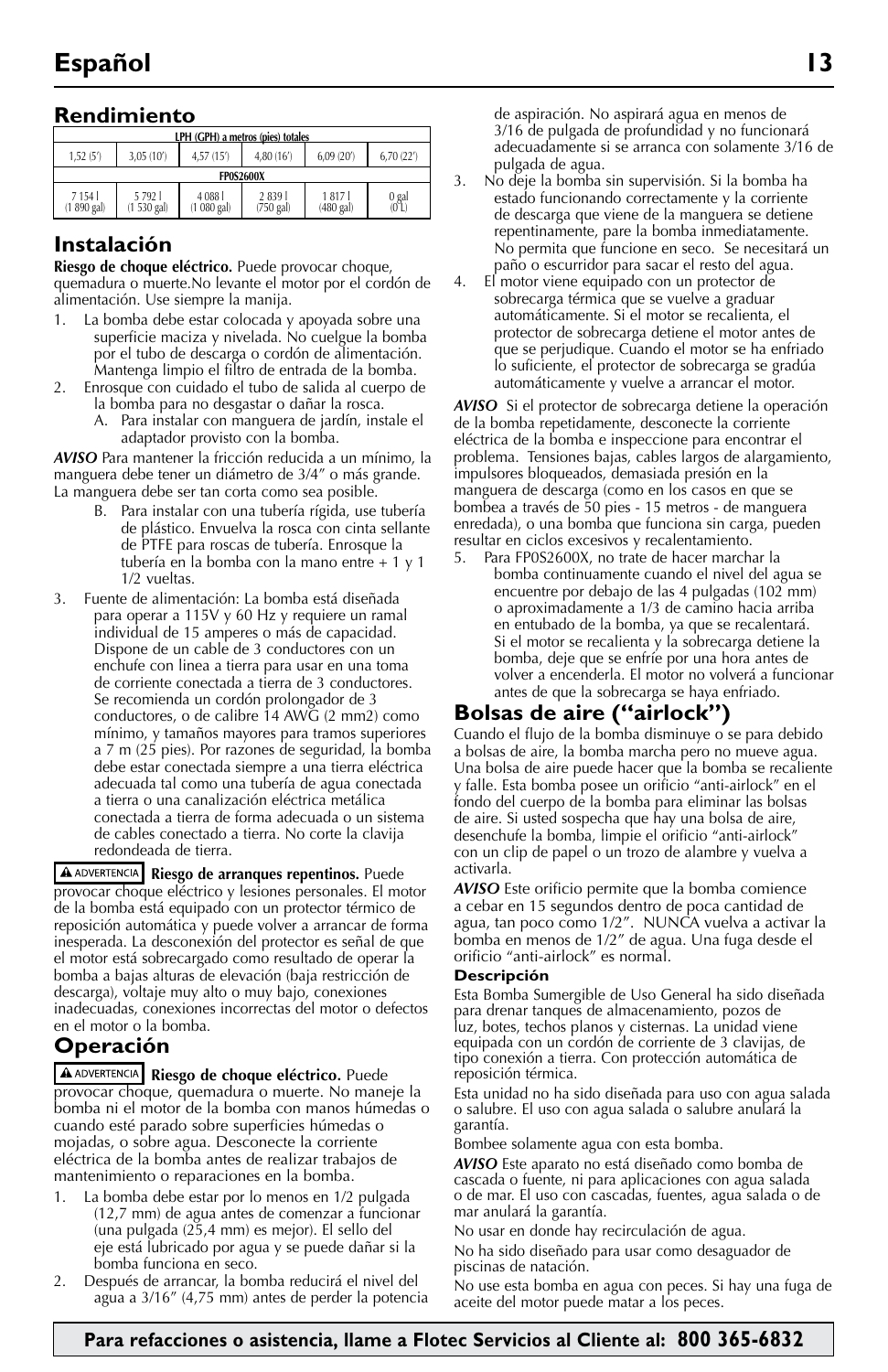## **Español 14**

#### **FP0S2600X**

| Ref.          | Descripción                     | Cant | No. de piezas  |
|---------------|---------------------------------|------|----------------|
|               | Placa de base inferior          |      | FP0005797A     |
| $\mathcal{P}$ | Impulsor                        |      | <b>PS5-24P</b> |
| 3             | Placa de base superior          |      | FP0005796A     |
| 4             | Motor                           |      | $**$           |
| 5             | Cordón eléctrico                |      | PS117-54-TSU   |
| 6             | #8 Tornillo, 3/4"               |      | $\ast$         |
| $\bullet$     | Adaptador de manguera de jardín |      | FT0013-43      |

\* Comprar localmente

\*\* Si el motor falla, reemplace la bomba.

• No ilustrado



230 0394a

## **Cuandro de localización y reparación de fallas**

| Síntoma                             | <b>Causas Probables</b>                                           | Solución                                                                                                                                                                                                 |  |
|-------------------------------------|-------------------------------------------------------------------|----------------------------------------------------------------------------------------------------------------------------------------------------------------------------------------------------------|--|
|                                     | Eusible fundido                                                   | Si está fundido reeplácelo por unfusible del tamaño adecuado                                                                                                                                             |  |
| La bomba no<br>arrancao no funciona | Bajo voltaje de línea                                             | Si el voltaje es inferioro al mínimo recomendado, compruebe el<br>tamaño de los cables procendentes del interruptor principal de las<br>instalaciones. Si está bien, consulte con la compañía eléctrica. |  |
|                                     | Motor defectuoso                                                  | Reemplace la bomba.                                                                                                                                                                                      |  |
|                                     | Impulsor                                                          | Si no gira el rodete, retire la placa base inferior. Localice la causa del<br>atascamiento.                                                                                                              |  |
|                                     | Bajo voltaje de línea                                             | Use únicamente cables de extensión de calibre 14. Use cables de<br>extensión cortos cuando sea necesario                                                                                                 |  |
|                                     | Objeto atascado en el rodete                                      | Limpie el impulsor.                                                                                                                                                                                      |  |
| La bomba<br>funcionapero no         | Manguera de jardín de diámetro<br>chico o línea de descarga larga | Use una manguera de jardín de mayor diámetro o un tubo flexible de<br>1". Deseche el exceso de manguera. Las mangueras cortas funcionan<br>mejor.                                                        |  |
| suministra agua o<br>muy poca aqua  | Examine la válvula instalada sin<br>respiradero                   | Taladre un agujero de 1,6 a 3,2mm (1/16" a 1/8") de diámetro entre la<br>de scarga de la bomba y la válvula de retención.                                                                                |  |
|                                     | Bolsa de aire (disminución de flujo)                              | Apague la bomba por unos segundos, limpie el orficio "anti-airlock" y<br>luego vuelva a activarla                                                                                                        |  |
|                                     | Espirales o dobleces en la manguera                               | Enderece la manguera                                                                                                                                                                                     |  |